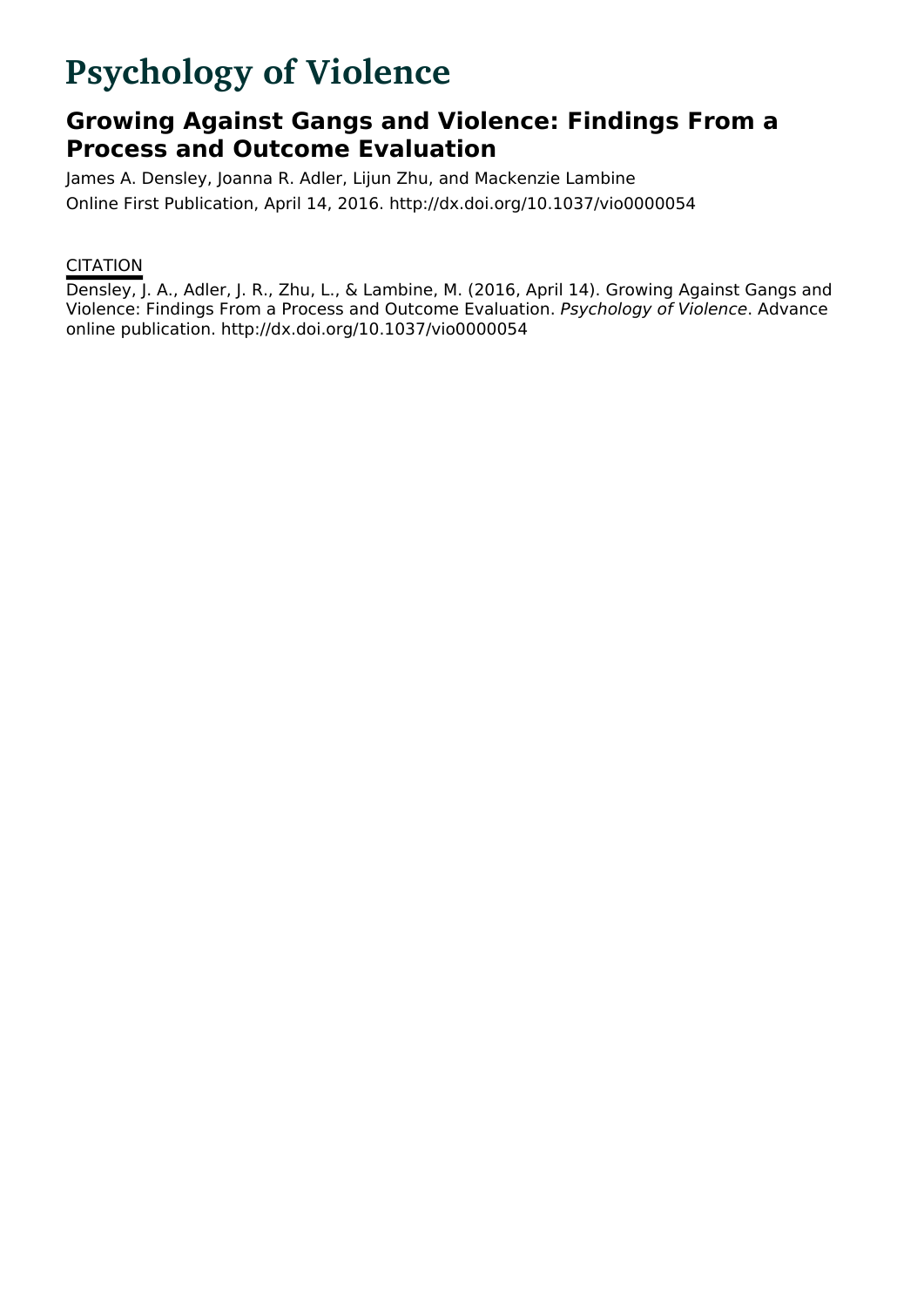## Growing Against Gangs and Violence: Findings From a Process and Outcome Evaluation

James A. Densley Metropolitan State University

Lijun Zhu Renmin University of China

Joanna R. Adler Middlesex University

Mackenzie Lambine Middlesex University

*Objective:* The present study assesses program efficacy of Growing Against Gangs and Violence (GAGV), a primary prevention partnership with the U.K. Metropolitan Police Service (MPS), delivered in London schools with the aim of reducing gang involvement, delinquency, and violent offending and improving young people's confidence in police. GAGV is partially derived from an American program, Gangs Resistance Education and Training (GREAT). *Method:* A qualitative process evaluation and randomized control trial (RCT) outcomes study were undertaken. *Results:* Findings indicate GAGV personnel were keen to enhance program fidelity and process implementation. The RCT did not demonstrate a statistically significant program effect. However, effect sizes (ESs) indicate the program was effective in reducing levels of gang membership and the frequency and variety of delinquency and violence in the short- and longer term. More robust evidence indicated GAGV also improved students' attitudes toward police and reduced their adherence toward street code. *Conclusions:* The use of cohort- (not individual-) level data and missing data in the 1-year follow-up make it difficult to draw reliable and robust conclusions. However, results are encouraging. Several recommendations are suggested for GAGV, including curriculum design, regular evaluations, and expanding to include more schools. Limitations of this and similar evaluations also are discussed.

*Keywords:* gangs, delinquency, randomized control trial, primary prevention, sexual violence

*Supplemental materials:* http://dx.doi.org/10.1037/vio0000054.supp

Street-gang members are more likely to engage in various violent or nonviolent offending than their demographically similar counterparts (Klein & Maxson, 2006; Melde & Esbensen, 2013). However, the strength of this relationship and the influence of mediating and moderating variables (e.g., demographic, contextual, and communal) varies (Pyrooz, Turanovic, Decker, & Wu, 2016). Once seen as being problematic only in the U.S., gangs are a recognized global phenomenon (Hagedorn, 2005; Howell, 2015), subject to intensive scrutiny (Decker, Melde, & Pyrooz, 2013). In the United Kingdom, gang proliferation and an increase in related crime has garnered interest among law enforcement, policymakers, and researchers (Densley,

The authors are grateful for the contribution made by Dr. Miranda A. H. Horvath to the process evaluation.

2013; Deuchar, 2013; Hallsworth, 2013; Harding, 2014; Pitts, 2008; Smithson, Ralphs, & Williams, 2013) and precipitated the need for expedient and effective intervention (Densley, 2011). The present study presents the results of a process and longitudinal outcome evaluation of one such gang and juvenile delinquency program: GAGV.

Inspired by the schools-based GREAT program in the U.S. (Esbensen, Osgood, Peterson, Taylor, & Carson, 2013), GAGV is a primary prevention program delivered in partnership with London's MPS. GAGV delivers law enforcement-themed gangs resistance education in schools with three basic goals: (a) reduce gang membership, (b) reduce (violent) youth offending, and (c) develop a positive relationship between young people and police. The current study asks whether GAGV is effective in meeting these goals, by (a) evaluating its implementation processes, particularly the extent to which curriculum delivery matched core program aims; and (b) evaluating outcomes on attitudinal change, selfreport offending, and gang activity.

#### **GREAT**

Few gang prevention and intervention programs have undergone rigorous program evaluations and fewer still have undertaken RCTs (Esbensen et al., 2013; Klein & Maxson, 2006). GREAT is an exception to this rule. No other school-based primary preven-

James A. Densley, School of Law Enforcement and Criminal Justice, Metropolitan State University; Joanna R. Adler, Department of Psychology, School of Science and Technology, Middlesex University; Lijun Zhu, School of Finance, Renmin University of China; Mackenzie Lambine, Department of Psychology, School of Science and Technology, Middlesex University.

Correspondence concerning this article should be addressed to James A. Densley, Metropolitan State University, School of Law Enforcement and Criminal Justice, 9110 Brooklyn Boulevard, Brooklyn Park, MN 55445. E-mail: james.densley@metrostate.edu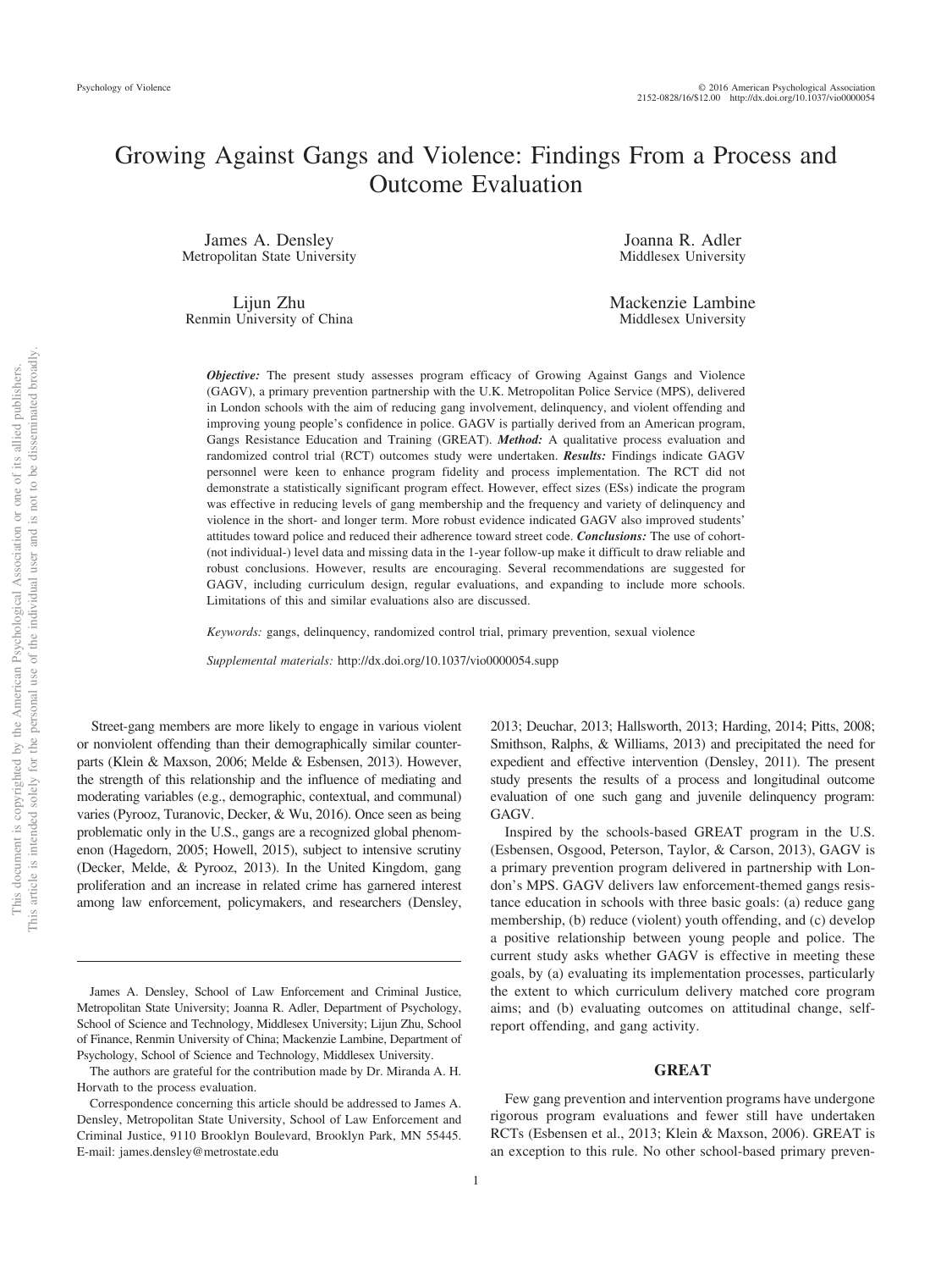tion program enjoys GREAT's longevity or "name recognition" (Gravel, Bouchard, Descormiers, Wong, & Morselli, 2013; Papachristos, 2013, p. 370). Uniformed police officers deliver 13 sessions to early adolescents, with three main goals: (a) reduce student involvement in crime and delinquency, (b) teach the consequences of gang affiliation, and (c) improve relationships with and attitudes toward police (Esbensen, Peterson, Taylor, & Osgood, 2012).

The original incarnation of GREAT was subjected to two multisite evaluations. The first, a cross-sectional study, found some evidence of outcome success (Esbensen & Osgood, 1999). The second, more robust, study was less supportive of program efficacy, although it showed a significant "sleeper" effect at years three and four follow-up (Esbensen, Winfree, He, & Taylor, 2001). In response to the questions that thus arose over efficacy (Klein  $\&$ Maxson, 2006; Ludwig, 2005), key stakeholders revised and retooled GREAT (Maxson, 2013).

The new GREAT incorporated problem-solving strategies and cooperative learning activities, along with evidence-based risk factors for gang membership (Esbensen et al., 2011). Prerehearsed lecture style delivery was replaced with a more conversational tone. GREAT 2.0 was "proven effective" (Howell, 2013) in a seven city RCT with 4-year follow-up, involving 3,820 students (Esbensen, Peterson, et al., 2012, Esbensen, Osgood, et al., 2013). Esbensen and colleagues (Esbensen, Osgood, et al., 2013; Esbensen, Peterson, et al., 2012) found the program reduced the odds of gang membership by 39% over one year. GREAT also improved youth-police relations and fostered more negative views of gangs. There was no concomitant reduction in recidivism, however, which was deemed "surprising" (Maxson, 2013, p. 423) and "inconvenient" (Pyrooz, 2013, p. 427) given the positive association between gangs and delinquency (Thornberry et al., 2003; Pyrooz et al., 2016).

#### **GAGV**

GAGV is heavily influenced by, indeed, partially replicates, GREAT.<sup>1</sup> GAGV is a primary prevention initiative (Decker & Curry, 2003; Howell & Griffiths, 2015; Klein & Maxson, 2006; Spergel, 2007; Wyrick, 2006), thus designed to build resilience, not suppress gangs (Triplett & Ross, 1998) or target provision based on assessed risk (Hennigan, Kolnick, Vindel, & Maxson, 2015; Higginson et al., 2014). Like GREAT, GAGV is universally delivered to entire school year groups and the well-documented "push" and "pull" factors that promote and sustain gang membership direct the curriculum scope and sequence (Decker et al., 2013; Harris, Turner, Garrett, & Aitkinson, 2011). GAGV seeks to challenge moral disengagement (Bandura, Barbaranelli, Caprara, & Pastorelli, 1996) and to cultivate resilience and critical engagement with more prosocial and fewer antisocial groups (Tajfel & Turner, 1986), in part by increasing dissonance between gang myths (e.g., messages about ostensibly protective gangs) and realities (Esbensen & Matsuda, 2013; Howell & Griffiths, 2015; Office of Juvenile Justice and Delinquency Prevention [OJJDP], 2008). A key focus is naming and understanding "gang processes" conducive to violent offending (Decker et al., 2013) so they can be avoided. Like GREAT, an informal, conversational style is encouraged in sessions, and no formal script is used, although facilitators do use standardized core curriculum and slides and comprehensive supplementary materials.

GAGV also distinguishes itself from GREAT in several ways. Although it considers both skills development (e.g., refusal skills, conflict resolution, mood management) and issues awareness, for example, the GAGV curriculum is focused more on issues awareness, thus closer to GREAT 1 or "Educating Kids About Gun Violence" (Hayward, Simons, St. John, Waymire, & Stucky, 2011). GAGV still encompasses gang resistance education and training, but because personal, social, health (including sexual relationships), and economic education is part of the National Curriculum for U.K. schools, some of GREAT's life skills focus, necessary in the U.S.-context, is excluded. GAGV thus comprises six lessons, compared to GREAT's 13, but has the scope to rehearse police "stop and search" encounters in a nonconfrontational setting and focus more on the legal, medical, social, and emotional consequences of knife and gun crime, drug crime, cyber bullying, and peeron-peer sexual violence (see online supplementary file for full curriculum outline).

GAGV's revised curriculum both reflects and responds to growing understanding of young people's agency and decisions in the London street gang context (Densley & Stevens, 2015) and the universality of correlates for gang participation (Haymoz, Maxson, & Killias, 2014). Recent empirical work has identified individual-level profiles and motivations and grouplevel structures and processes in London, specifically, that share more in common with the U.S. than the rest of the U.K. (Alleyne & Wood, 2012; Densley, 2014; Harding, 2014; Pitts, 2008). GAGV works in local authority areas prioritized under HM Government's (2011) Ending Gang and Youth Violence initiative and deliberately places greater prominence on related public health and policy concerns, including disproportionate rates of knife and gun crime, drug dealing, and sexual violence and child exploitation among gang-associated youth (Disley & Liddle, 2016), specifically multiple perpetrator rape (Densley, Davis, & Mason, 2013).

Bespoke, professionally produced, video content supplements and reinforces the GAGV curriculum and unlike GREAT, police officers deliver alongside paid facilitators, who are often teachers or youth workers. In some cases, community partners replace police officers entirely. Rape crisis workers, for example, aid in delivering sexual violence prevention education to single sex groups. This enables engagement based on student group gender, interest, readiness, and learning styles (Densley, 2013). Further, it facilitates proper handling of any voluntary disclosures. In its most recent years of operation, GAGV worked closely with local safeguarding children's boards to identify referral pathways, signpost support, and identify emerging trends in youth culture. Facilitators receive two days of intensive preservice training, slightly less than that which GREAT officers typically receive, but engage in more team-teaching and ongoing, postsessional debrief and evaluation than GREAT officers.

<sup>&</sup>lt;sup>1</sup> GAGV has a memorandum of understanding with GREAT and sent the first United Kingdom-based police officers to the United States for training.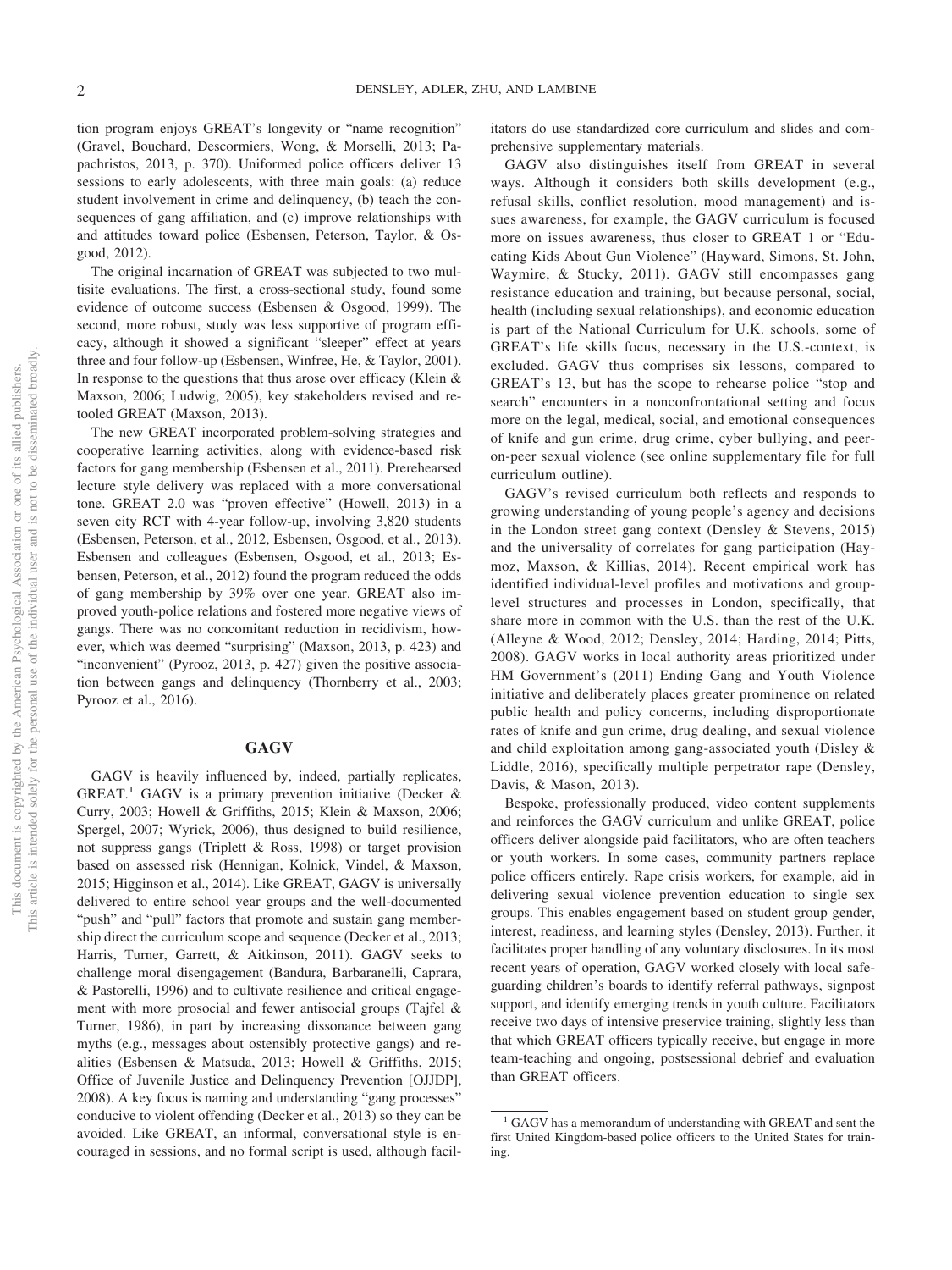#### **Current Study**

According to internal data, GAGV was delivered to over 90,000 young people in approximately 450 London schools and pupil referral units in the first six years since its founding in 2008.<sup>2</sup> Thus, it was vital to ask, is GAGV effective in meeting its aims? This paper documents short- and long-term results from a multisite, process and outcome evaluation of the GAGV program. Challenges for evaluative frameworks lie in the complexity of the phenomena under scrutiny, lack of sufficient funding, and methodological difficulties inherent in measuring outcome and impact generally (Esbensen, Peterson, et al., 2012; Heckman, 1997; Heckman, Smith, & Clements, 1997). In approaching the evaluation of the GAGV program, we drew on best practice for evaluation standards (Project Oracle, 2015; Sherman et al., 1998; Washington State Institute for Public Policy, n.d.). The approach was set within an understanding of gang behaviors, etiology, and interventions in the U.S. and U.K., (Howell & Griffiths, 2015; OJJDP, 2008; Pyrooz et al., 2016) and was refined in close consultation with service users. This paper has two research purposes:

*Research Aim (RA) 1:* To evaluate implementation processes, particularly the extent to which curriculum delivery matched core program aims.

*Research Aim (RA) 2:* To evaluate outcomes on attitudinal change, self-report offending and gang activity.

#### **Method**

#### **RA1: Process Evaluation**

GAGV commissioned Forensic Psychological Services at Middlesex University to conduct some basic process evaluations in 2011 and 2012. Initially conceived as observational research, the remit was concerned mainly with asking whether the curriculum met its criminological intentions and was being delivered with fidelity. Given GAGV's willingness and alacrity in adopting recommendations made, the research may be better considered within a more traditional action research approach. Processes were changed as a result of recommendations provided at an interim phase, thus becoming the ongoing subject of evaluation.

Participants and procedure. All syllabi, handbook, and supporting materials, including films and presentation slides, were reviewed in terms of their content and accessibility. They informed analysis of the observations also conducted. Eight observations were made in three schools: one primary and two secondary. Horvath and Adler made the observations and conducted the analyses. The process team was independent of GAGV. Findings were presented to GAGV in two interim and one final report. This paper is the first public reporting of data extracted from those reports. The schools and sessions observed were selected opportunistically based on school and research team teaching schedules. Each session observed was delivered to a targeted age group, centering on the key topics elucidated further in the supplementary materials.

#### **RA2: Outcome Evaluation**

Following the process evaluation in 2011–12, and subsequent amendments to the curriculum materials in 2012–13, a three phase

RCT was implemented in academic year 2013–14, in four locations. There was no overlap between schools in the two evaluations.

Participants. Sixteen Year 8 cohorts (age 12-14) from four schools (labeled as "S1", "S2", "S3", and "S4") in four of London's 32 boroughs were recruited. The goal was to develop a geographically and demographically diverse sample of young people from schools that had never previously received GAGV (thus protecting against spillover or contamination) but were still located within local authority areas prioritized under HM Government's (2011) Ending Gang and Youth Violence program. Within each school, two cohorts (Year 8 class groups) were randomly assigned to the "intervention" group and two cohorts were randomly assigned to the "control" group.

In total, 391 students (198 intervention and 193 control) completed the pretest survey and 361 students (193 intervention and 168 control), or 92.3%, completed the posttest survey. One-year follow-up was achieved with 184 intervention students, but only 67 control students because of administrative issues in Schools 1 and 3. With control group data for only two schools available (S2 and S4), there were 251 participants, or 64%, in Wave 3.

Sample demographics are shown in Table 1. There were no statistically significant differences between the intervention and control groups in terms of gender, age, ethnicity, school performance, or self-reported gang membership in Wave 1. In school level, however, there were statistically significant differences ( $p <$ .05) in students' age, ethnicity, and self-reported gang membership. Students in S2 ( $N = 87$ ) were younger and more likely to be Black. Students in S1 ( $N = 111$ ) were more likely to be Asian. And students in S3  $(N = 91)$  were more likely to be gang members.

Consistent with other studies (Klein & Maxson, 2006; Pyrooz & Sweeten, 2015), the prevalence of gang membership was small: 4.8% in the control group and 1.5% in the intervention group in Wave 1, a difference of 3.3 percentage points. Over time, gang involvement increased in both the control and intervention groups, although the changes were different and insignificant (albeit close to significance in Wave 1, see Table 1). Gang involvement was initially higher in the control group than in the treatment group, and the gap widened in Waves 2 and 3, confirming that analyses beyond exact test and direct comparison measures are required to uncover possible program effects.

**Measures.** The surveys measured GAGV's three program goals to (a) reduce gang membership, (b) reduce levels of youth violent offending, and (c) develop a positive relationship between young people and police. The measures will be familiar to readers of the GREAT evaluation (Esbensen, Osgood, et al., 2013). *Gang membership* is measured by a single-item question, "Are you now in a gang?" which was part of a larger set of questions about gangs. Self-nomination has been shown to be a reliable and valid measure of gang membership (Curry, 2000; Decker, Pyrooz, Sweeten, & Moule, 2014; Esbensen et al., 2001; Thornberry et al., 2003), "as

<sup>&</sup>lt;sup>2</sup> It should be noted that the format and delivery of particular sessions developed over the course of the process evaluation. The outcome evaluation was completed after such changes had been implemented.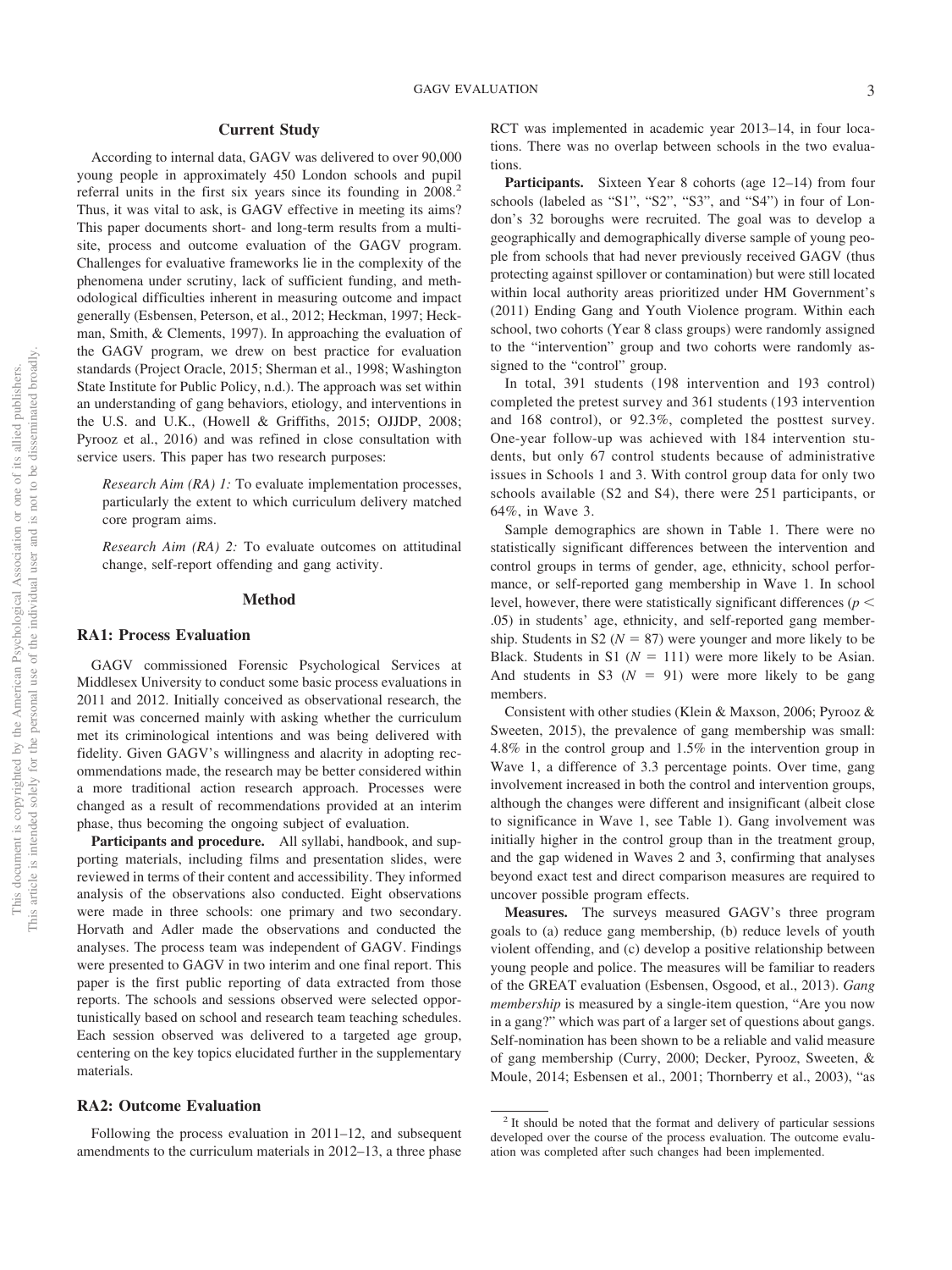| Table 1 |                        |
|---------|------------------------|
|         | Sample Characteristics |

|                   | Wave 1             |                        |                          | Wave 2             |                        |                          | Wave 3             |                       |                          |
|-------------------|--------------------|------------------------|--------------------------|--------------------|------------------------|--------------------------|--------------------|-----------------------|--------------------------|
| Variables         | All<br>$(N = 391)$ | Control<br>$(N = 193)$ | Intervene<br>$(N = 198)$ | All<br>$(N = 361)$ | Control<br>$(N = 168)$ | Intervene<br>$(N = 193)$ | All<br>$(N = 251)$ | Control<br>$(N = 67)$ | Intervene<br>$(N = 184)$ |
| Gender            |                    | $p = .126$             |                          |                    | $p = .207$             |                          |                    | $p = .826$            |                          |
| Male $(\% )$      | 59.8               | 63.7                   | 56.1                     | 59.0               | 62.5                   | 56.0                     | 58.6               | 59.7                  | 58.2                     |
| Female $(\% )$    | 40.2               | 36.3                   | 43.9                     | 41.0               | 37.5                   | 44.0                     | 41.4               | 40.3                  | 41.8                     |
| Age               |                    | $p = .244$             |                          |                    | $p = .272$             |                          |                    | $p = .01^*$           |                          |
| 12 $(\%)$         | 33.5               | 36.0                   | 31.1                     | 32.7               | 36.9                   | 29.0                     | 6.8                | 12.3                  | 4.9                      |
| 13 $(%)$          | 66.0               | 64.0                   | 67.9                     | 66.2               | 61.9                   | 69.9                     | 55.0               | 63.1                  | 52.2                     |
| 14 $(\% )$        | .5                 | .0                     | 1.0                      | 1.1                | 1.2                    | 1.0                      | 38.2               | 24.6                  | 42.9                     |
| Ethnicity         |                    | $p = .186$             |                          |                    | $p = .680$             |                          |                    | $p = .239$            |                          |
| White $(\% )$     | 28.4               | 27.1                   | 29.9                     | 28.5               | 25.6                   | 31.1                     | 31.6               | 29.9                  | 32.2                     |
| Mixed $(\% )$     | 14.1               | 16.7                   | 11.7                     | 11.9               | 13.1                   | 10.9                     | 15.2               | 19.4                  | 13.7                     |
| Asian $(\% )$     | 22.0               | 25.5                   | 18.8                     | 20.2               | 22.6                   | 18.1                     | 12.8               | 6.0                   | 15.3                     |
| Black $(\% )$     | 30.7               | 27.1                   | 34.5                     | 33.0               | 32.7                   | 33.2                     | 35.2               | 37.3                  | 34.4                     |
| Others $(\% )$    | 4.9                | 3.6                    | 5.1                      | 6.4                | 6.0                    | 6.7                      | 5.2                | 7.5                   | 4.4                      |
| Grades            |                    | $p = .916$             |                          |                    | $p = .572$             |                          |                    | $p = .772$            |                          |
| A student $(\% )$ | 21.7               | 23.1                   | 21.9                     | 26.9               | 24.4                   | 29.0                     | 22.2               | 20.0                  | 23.0                     |
| B student $(\% )$ | 44.0               | 45.1                   | 45.9                     | 39.3               | 44.0                   | 35.2                     | 32.5               | 36.7                  | 31.1                     |
| C student $(\% )$ | 24.6               | 24.7                   | 26.0                     | 24.7               | 23.8                   | 25.4                     | 32.9               | 30.0                  | 33.9                     |
| D student $(\% )$ | 4.9                | 4.9                    | 5.1                      | 5.0                | 3.6                    | 6.2                      | 7.8                | 6.7                   | 8.2                      |
| Other $(\% )$     | 4.9                | 2.2                    | 1.0                      | 4.2                | 4.2                    | 4.1                      | $.4\,$             | $\cdot$               | .5                       |
| Gang member       |                    | $p = .069$             |                          |                    | $p = .055$             |                          |                    | $p = .400$            |                          |
| Yes $(\% )$       | 3.1                | 4.8                    | 1.5                      | 3.9                | 6.0                    | 2.1                      | 5.7                | 7.8                   | 5.0                      |

 $p < .05$ .

reliable as, if not more reliable than, most social science measures" (Thornberry & Krohn, 2000, p. 72).3

*Delinquency* is measured by a 14-item self-reported delinquency inventory that assess frequency of offending (e.g., sold illegal drugs) in the preceding six months (2 months at Wave 2, the posttest). Response categories are (1) *never* to (5) *more than 10 times*. Scale mean was 4.91 and Cronbach's alpha  $\alpha$  was 0.91. *Violent offending* is measured via a subset of three items from the delinquency inventory (i.e., attacked someone with a weapon, used a weapon or force to get money or things from people, been involved in gang fights; scale  $M = 0.61$ ;  $\alpha = .85$ ). These scales are widely used in gang research and demonstrate strong internal consistency (Esbensen, Osgood, et al., 2013). *Attitudes toward police* is derived from a six-item inventory regarding perceptions of the honesty, work ethic, friendliness, courtesy, and respectfulness of police officers; and whether or not respondents felt safer when police officers were present in their schools (Response categories: (1) *strongly disagree* to (5) *strongly agree*; scale *M*  $3.48$ ;  $\alpha = .90$ ).

In addition to the three program goals, the GAGV curriculum aims to enhance life skills and resilience (Klein & Maxson, 2006). The following mediating variables are implied program objectives, therefore, included in the outcome evaluation:

- 1. Attitudes to gangs (3 items, including: "Getting involved with gangs will interfere with reaching my goals." Response categories  $= (1)$  *strongly disagree* to (5) *strongly agree*; scale  $M = 3.27$ ;  $\alpha = .67$ ).
- 2. Adherence to street code (7 items, including: "People tend to respect a person who is tough and aggressive." Response categories  $= (1)$  *strongly disagree* to  $(5)$ *strongly agree*; scale  $M = 3.06$ ;  $\alpha = .81$ ).
- 3. Refusal skills (5 items, including: "During the past year when you have tried to avoid doing something your friends tried to get you to do, how often have you told the person that I can't do it because my parents will get upset with me." Response categories  $= (1)$  *never*, (2) *sometimes*, (3) *often*; scale  $M = 2.45$ ;  $\alpha = .57$ ).
- 4. Conflict resolution skills (5 items, including: "During the past year when you've gotten upset with someone, how often have you talked to the person about why I was upset." Response categories (1) *never*, (2) *sometimes*, (3) *often*; scale  $M = 2.13$ ;  $\alpha = .59$ .
- 5. Resistance to peer pressure (7 items, such as: "How likely is it that you would go along with your current friends if they wanted you to bully another student at school?" Response categories  $= (1)$  *not at all likely* to (5) *very likely*; scale  $M = 1.25$ ;  $\alpha = .85$ ).
- School commitment (7 items, including: "Homework is a waste of time." Response categories  $= (1)$  *strongly disagree* to (5) *strongly agree*; scale  $M = 3.65$ ;  $\alpha$  = .47).

In total, three behavioral outcomes (gang membership, delinquency, violent offending) and six attitudinal measures are mea-

 $3$  We acknowledge that whether a "gang" is understood to be the same in different contexts is a matter of some debate (see Smithson, Monchuk, & Armitage, 2011). However, this research was conducted within one main context: London. As such, potential differences in rates of self-nomination between research and control groups are more likely to be associated with the intervention, than a contextual difference in recognizing gangs.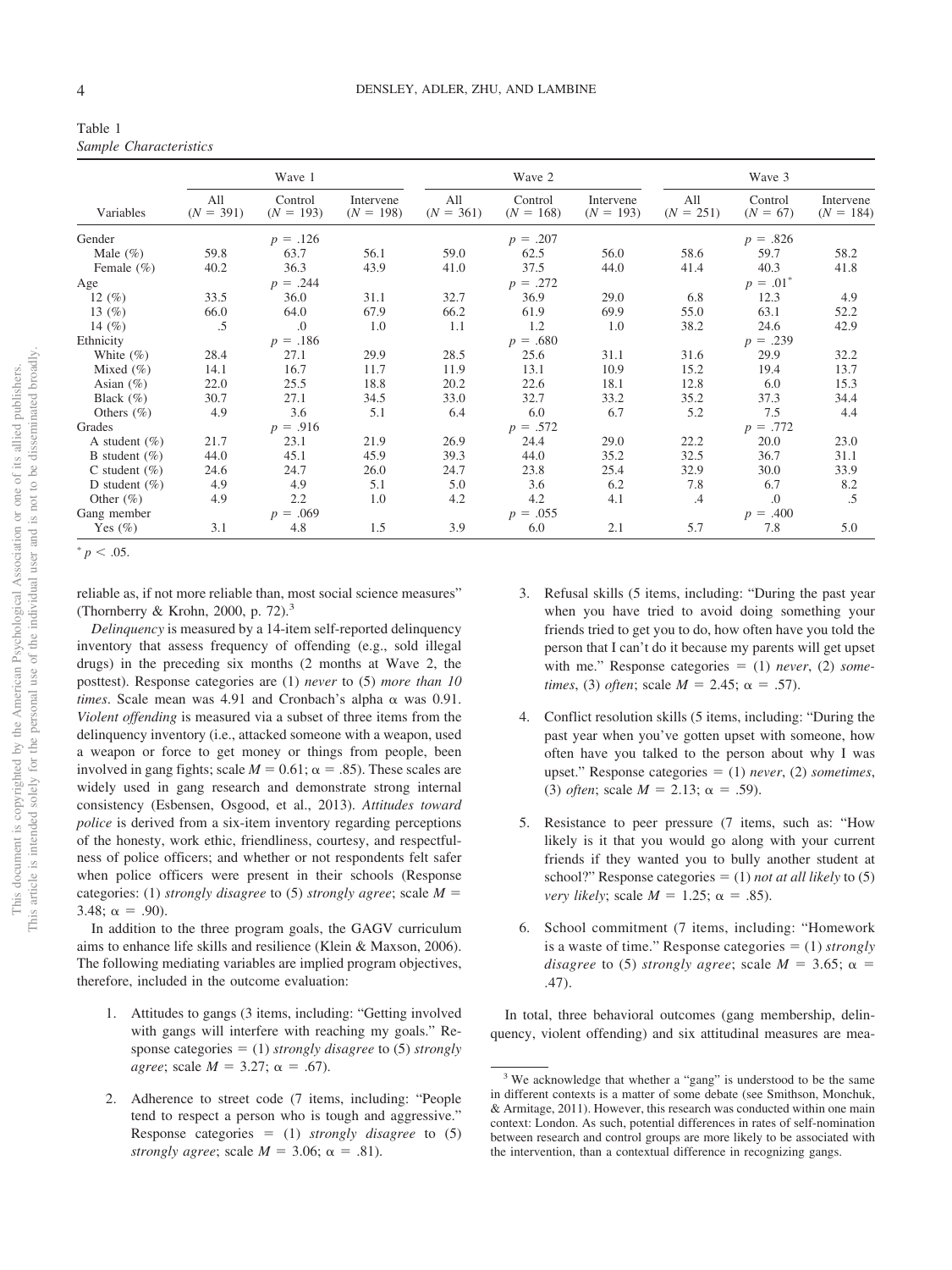sured. Initial and post levels for all measures are presented in the online supplementary file.

**Procedure.** Intervention group students participated in the entire six-lesson GAGV curriculum over a five-week period. This delivery is atypical as sessions are targeted to different school year groups (from ages 10 to 15). Any one young person would normally receive them over five years, in at least two schools, rather than five weeks in the early part of their secondary education. This atypical delivery was the only way in which schools would agree to an RCT as they were so keen for delivery of the program to all pupils. The implications of this modified delivery are considered further in the Analytical Strategies, Limitations, and Discussion sections. Students from the control group did not receive GAGV sessions.

All students in the intervention and control groups voluntarily completed a confidential group-administered presurvey (Wave 1). After completion of the GAGV program, students in both the intervention and control groups were requested to complete a posttest survey (Wave 2) and 1-year (Wave 3) follow-up survey. In order to measure change in behaviors and attitudes, the same survey was used in each wave.

#### **Ethics**

Both the process and outcome evaluations were designed based on best principles outlined in the introduction, but also to facilitate access and utility to the participants, and to conform to professional and statutory codes of conduct. We worked closely with service users (schools) and with research commissioners during the design phase. There were several constraints that had to be met; these include limited resources available to pay for research time and effort, but most importantly, the concerns schools had regarding delivery of the program and recruitment to the research. After the processes for each evaluation had been designed, each study was submitted to the relevant university ethical committees. In each case, the studies were approved for implementation without further amendment.

For the process evaluation, consent to observe sessions was obtained via the schools, acting in loco parentis. No children directly participated in the study and the sessions observed, were agreed, a priori as part of normal school arrangements with GAGV. Prior to audio recording of sessions, all young people, facilitators, and teachers were introduced to the researchers and the purpose of the observation was explained. Each was given the opportunity to have the session observed but not recorded if they preferred; all opted for the sessions to be recorded. Students were not compensated for their participation.

The outcome study involved direct child participation in the research and an intervention being either offered or not, to schoolage children who would otherwise not have received that primary prevention program. It was therefore decided that the consent of a parent or guardian was required for students' participation in the outcome evaluation.

School administrators and teachers identified "minimal risk" from the outcome study (Pokorny et al., 2001) and felt it unnecessary to introduce additional safeguards to protect students from questions about subject matter they regularly confronted in school, the media, at home, and in their peer groups (Esbensen et al., 1996, Esbensen, Miller, Taylor, He, & Freng, 1999), hence passive

parental consent was used, whereby parents had to specify if they wished their child to be excluded from the study. To ensure informed consent, schools sent multiple letters home about the evaluation, including an explanation of the risks and benefits of students' participation and sample questions. Parents and guardians were also invited (and many accepted) to attend one of a series of information sessions about the evaluation. Passive consent procedures resulted in a very high participation rate (over 90% in all schools), thus a sample representative of the enrolled students.

Mindful of data protection duties and privacy, schools requested that students were tracked at only the classroom or cohort level, not individually. This limitation was planned for accordingly and is considered further in the next section.

#### **Analytical Strategies**

The process evaluation was based on an inductive thematic analysis (Braun & Clarke, 2006). Recordings were transcribed,<sup>4</sup> coded, and analyzed by the same researchers as observed the sessions. Horvath led on sexual violence related sessions and Adler led on the others. Each lead drew on the other, to assess rater reliability and interpretation. Each session observed was reported separately first, using a grounded theory approach with no observational protocol. Themes emerged through consideration of all sessions observed and of the archival materials.

The outcome evaluation was designed in the knowledge there would only be classroom-, or cohort-level, matching information available. As such, difference in differences (DID) analyses were performed, a technique designed specifically to detect potential change at the higher cohort level (Abadie, 2005; Lechner, 2011). Basic DID models look for group-based differences where individual matching is not possible and assume two factors (each with two levels) influence the intervention effect: intervention (vs. control) and time period (before vs. after, or pretest vs. posttest). DID constructs a regression model with the form,

$$
y = \alpha + \beta \times \text{treatment} + \gamma \times \text{period}
$$
  
+ 
$$
\delta \times \text{treatment} \times \text{period} + \varepsilon
$$

where *y* denotes the outcome measure of interest, intervention and period are 0–1 dummy variables, where intervention group and postintervention measures were coded as 1, and control and preintervention measures were coded as 0. The DID model divides the total effect into four parts, including impact of group  $(\beta,$  stable across time), impact of time  $(\gamma,$  stable across groups), impact of intervention  $(\delta)$ , and random noise. The ES of intervention is measured by  $\delta$ , which is the coefficient of the interaction term (Table 2).

The least square estimation for  $\delta$  is equal to

$$
\hat{\delta}_{LS} = (\overline{y}_{11} - \overline{y}_{10}) - (\overline{y}_{01} - \overline{y}_{00})
$$

$$
Var(\hat{\delta}_{LS}) = \delta^2 \left(\frac{1}{n_{00}} + \frac{1}{n_{01}} + \frac{1}{n_{10}} + \frac{1}{n_{11}}\right)
$$

where,  $\bar{y}_{ij}$  denotes the mean value for group defined by dummy variables *intervention* and *period*;  $\delta^2$  is variance of the regression

<sup>&</sup>lt;sup>4</sup> As can be seen from the verbatim extracts in the supplementary file, budget constraints meant that full Jefferson transcription conventions could not be followed.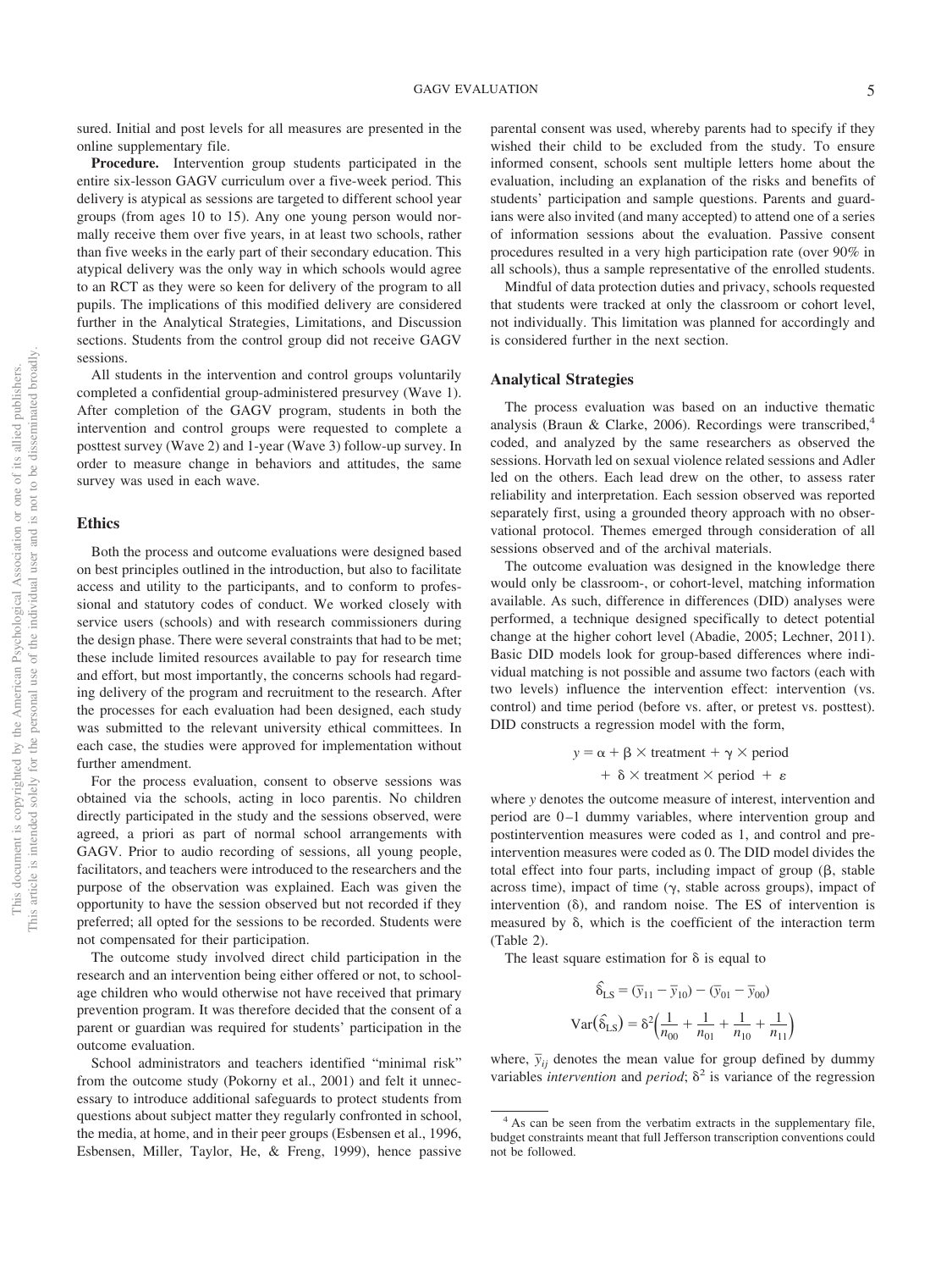| <b>Measures</b>                                                                               | Before (period = 0) After (period = 1)                             |                                                      | Change                                                                                             |
|-----------------------------------------------------------------------------------------------|--------------------------------------------------------------------|------------------------------------------------------|----------------------------------------------------------------------------------------------------|
| Control group (intervention $= 0$ )<br>Intervention group (intervention $= 1$ )<br>Difference | $y_{00}$ , $n_{00}$<br>$y_{10}$ , $n_{10}$<br>$v_{00}$<br>$v_{10}$ | $y_{01}$ , $n_{01}$<br>$y_{11}, n_{11}$<br>$-v_{01}$ | $y_{01} - y_{00}$<br>$- y_{10}$<br>$(\bar{y}_{11} - \bar{y}_{10}) - (\bar{y}_{01} - \bar{y}_{00})$ |

Table 2 *Difference in Differences Model*

model;  $n_{ij}$  is the number of observations in each group. DID accounts for how intervention and control students are nested within classrooms and within schools, and in an effort to improve the accuracy of ES (i.e., reducing degrees of freedom for the sum of squared residuals), an elaborated model also was created to include additional variables (e.g., age, ethnicity, gender, grades, gang membership) and their interactions, but the coefficient  $\delta$ changed very little. Part of the challenge is the rather small sample size in each group (e.g., 391 total participants corresponds to an average intervention or control group of 50 per school or 25 per class), hence we present the basic DID model with a logistic regression model for gang membership because it is coded as a binary variable.

#### **Findings**

#### **RA1: Process Evaluation**

The process evaluation aimed to evaluate implementation processes, particularly the extent to which curriculum delivery matched core program aims. Evaluation reports provided to GAGV included detailed assessments of materials used and interactions with young people, including confidential recommendations. The themes presented here are those most likely to be generalizable. It should first be noted the curriculum was clearly underpinned by theory and evidence-based practice and was strongly tied to program aims. These findings therefore focus on its implementation and delivery.

**Good will and positive reception.** In all sessions observed, we saw a willingness by facilitators and schools to embrace GAGV program ideals. From the schools' perspective, the curriculum augmented and complemented existing provision, particularly around bullying and sexual violence (see, "Positive extract . . ." in the online supplementary file). When schools shifted priorities and scheduling at the last minute, however, materials prepared for pupils in one year would be delivered to another and cohort sizes would exceed preagreed sizes.

There was an openness and willingness from police officers to talk about their work in an accessible, engaging way. Community support officers explained everything from how stop and account is supposed to work, or how to ask for a police officer's badge number, through to just how much mucus to expect when conditional stimulus/pepper spray is deployed. The police officers were also flexible about where and how they fitted into sessions.

Young people were generally very well behaved and engaged in the sessions, showing creativity in drama activities, asking questions, and providing relevant insights after films. The length of the sessions may, however, have contributed to some instances of fidgeting and muttering but poor behavior never became an issue within the sessions observed.

**Good facilitation is key.** There were some observations of excellent practice. Some facilitators were adept at holding information generated by the group and returning to it at relevant later points. The best facilitators did so in neutral, nonjudgmental ways. They also conveyed credibility, either through their previous experiences or through the expertise with which they answered questions. However, all facilitators demonstrated difficulty in managing timings. Balancing the quantity of material with the quality of interaction, allowing the flow to be influenced by the young people within a session, was the biggest practical challenge observed. Some facilitators also clearly had problems in gauging how much of the supporting materials had been provided for their benefit, how much should be shared with the young people, and when to share information with them (see supplementary file, "Negative example . . .").

Facilitators' general group management skills also varied and we noted no systematic training in group dynamics. Rather, facilitators were recruited because they had an education or youth work background. Although they were by no means thrown in at the deep end, the initial training, mentoring, and shadowing did not explicitly tackle group dynamics.

One of the strengths of the sexual violence sessions was evidenced in the detailed questions that the young people asked, but the quality of responses varied. In one sexual violence session, for example, questions included: "What happens when a suspect is arrested on suspicion of rape? What is a penile swab? Does it matter if you have had sex with someone else since the alleged rape?" These questions were largely skimmed over by facilitators, when observed. We also did not see evidence of an appropriately tailored challenge being provided to young people when considering the sexualized roles of girls and young women within gangs.

**Variable quality of materials.** The supporting materials for facilitators and police officers were theoretically grounded and replete with academic and practitioner knowledge. However, they were difficult to implement systematically or consistently. The PowerPoint slides needed revision for clarity, professionalism, and ease of use. Key messages were neither highlighted, nor repeated on the slides. Slides were revised prior to implementation of the outcome evaluation to address these problems.

The short films were always well received. They prompted lively discussion of complex, sensitive issues. Production values were extremely high and it was noticeable that the different cinematographic techniques and genres used helped in reaching the young audience. One film, *A Mother's Tear*, for example, was produced by local young people and professional filmmakers, many of whom were previously gang involved. Another film, *Knife City*, was produced like a virtual reality game, whereas *The Surgeons Speak* had vox populi foregrounded within actual casualty wards in which consultant trauma surgeons worked.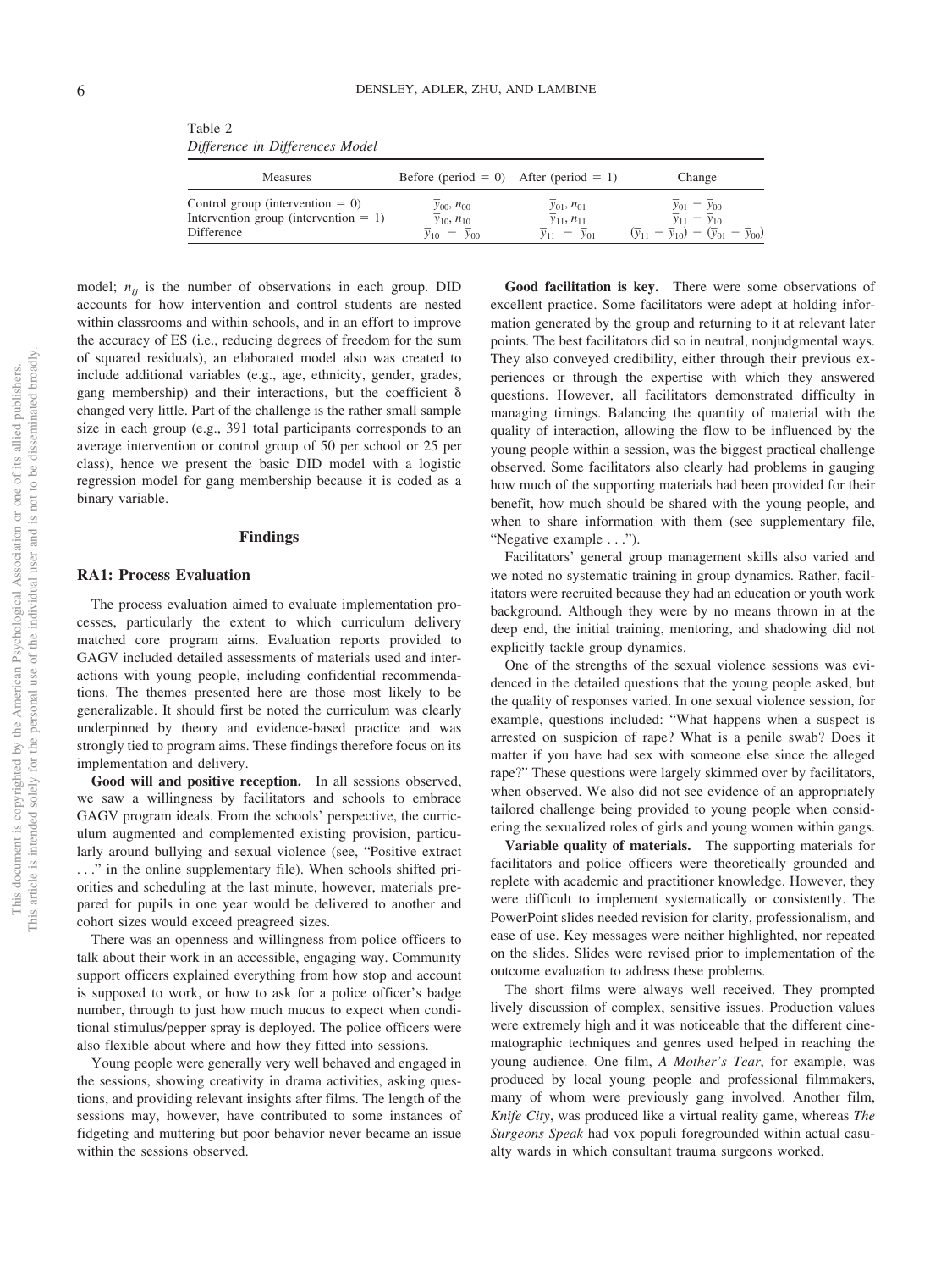**Poor signposting and unclear onward referral.** Facilitators neither explained the purpose of the particular session they delivered nor did they directly consider the difficult nature of material that would be considered within it (even after initial feedback to this effect). There was an instance in one session of a young person who had been good friends with the younger sibling of a boy who had been murdered. This killing was focused on within a film and subsequent discussion with no additional sensitivity shown. Further, follow-up and onward referral information was not routinely provided either to teachers or young people within the sessions, although they were always provided to the schools at the outset. We saw instances of inappropriate behaviors, and pointers from young people who were either already involved in gangs or likely to be at high risk of involvement, and signs that some participants had been victims of violence and were in need of support. When this point was first raised, GAGV responded that it was worried about "mission creep." Once GAGV started to receive unsolicited disclosures of violent and sexual assaults (approx. 40 per year), however, they rapidly increased the training of facilitators and became fully embedded in local safeguarding children boards. GAGV also adjusted its mission statement to improve responsiveness to sexual violence and child exploitation, both peer-on-peer and adult-perpetrated. These changes had been implemented by the time the outcome study was undertaken. At the time of this writing, moreover, GAGV was preparing online materials both for young people and their parents.

#### **RA2: Outcome Evaluation**

GAGV aims to reduce gang membership and levels of youth violent offending, while developing positive relationships between young people and police. These aims are the central focus of the outcome measures, although proximal outcomes also are briefly explored. The outcome evaluation considered both short-term (posttest) and long-term (one year after program implementation) program effect, but because 1-year follow-up data were available for only two of the four schools (S2 and S4,  $N = 159$ ), the long-term evaluation must be viewed with caution.

As already outlined, a DID regression model was used to measure the GAGV program effects. DID results are more reliable and robust than ordinary exact test and direct comparison methods (see online supplementary file), in accounting for both preexisting differences between control and intervention groups and changes in measures across time. Table 3 shows the ES in relation to each primary and proximal outcome measure. Of the 12 outcome measures, ESs reached  $p < .05$  for only two measures: positive attitudes toward police ( $ES = 0.243$  in short term,  $ES = 0.467$  in long term) and reduced adherence to street code ( $ES = -0.242$  in short term,  $ES = -0.541$  in the long term), the latter of which is related to gang- and delinquency-related outcomes (Matsuda et al., 2013; Stewart & Simons, 2010).

The primary concern of the evaluation was whether the three main aims have been achieved. With regard to levels of gang membership, the prepost (Wave 2) intervention odds ratio for intervention group students was 6.88% smaller than control group students, but too small to be significant. Regarding delinquency and violent offending, students in the intervention group reported a wider variety of delinquent activity ( $ES = 0.074$ ), but less frequency of delinquency (ES  $= -1.427$ ), less variety of violent offending ( $ES = -0.091$ ), and less frequency of violent offending  $(ES = -0.549)$  compared to the control group. As previously discussed, the intervention group also expressed greater confidence in law enforcement and a reduction tended toward significance in subscription to the code of the street that promotes violence as a means of dispute resolution.

The pretest to 1 year follow up (Wave 3) results show the intervention group had 2.72% lower odds of being gang involved than their control group counterparts, but the insignificant *p* value alerts this finding should not be overstated. Similarly, variety  $(ES = -0.382)$  and frequency  $(ES = -4.277)$  scores for delinquency and variety (ES =  $-0.113$ ) and frequency (ES =  $-0.879$ ) scores for violent offending were lower for the intervention group than the control group, which is consistent with the findings of the prepost survey analysis. Consistent with the results of prepost analysis, GAGV improved youth-police relationships and reduced subscription to the street code, now at the .05 significance level.

GAGV also showed some marginal gains relating to proximal goals, in terms of improving students' commitment to school  $(ES = 0.074)$ , although the effect weakened with time  $(ES = 0.074)$ 0.027). Students' attitudes toward gangs, use of refusal skills, resistance to peer pressure, and use of conflict resolution skills evolved in different patterns in the short and the long term. Specifically, GAGV students reported more negative attitudes about gangs in the short term  $(ES = 0.226)$  but more positive attitudes about gangs in the long term ( $ES = -0.097$ ), which may reflect the actual proportional increase in gang involvement over time. Intervention students reported less use of refusal skills  $(ES = -0.345)$ , less resistance to peer pressure ( $ES = 0.057$ ), and less conflict resolution skills ( $ES = 1.0880$ ), in the short term, which was unexpected, however, those attitudes reversed one year after, a potential sleeper effect.

#### **Discussion and Conclusions**

#### **Limitations**

Both studies had strong design principles, but were implemented according to a number of constraints. In the process evaluation, constraints related to the number of observations made and depth of analysis possible. In addition, no interviews were conducted. In the outcome evaluation, the absence of matching information on the individual level and missing data for control groups in Schools 1 and 3 must curb enthusiasm for GAGV's achievement of primary and proximal goals. Despite the schools' objections, measuring program effects at the *individual* level remains the most appropriate means of evaluation and is strongly recommended going forward. The absence of control cohorts in Schools 1 and 3 in the 1-year follow-up, moreover, had a major detrimental impact on retention and attrition rates, which otherwise were impressive.

Second, the process evaluation and outcome evaluation were not concurrent. The GAGV program made alterations to their implementation strategy *prior* to the outcome evaluation, which, although indicative of the program's responsiveness to research findings, prevents us from concluding that the program was taught with fidelity during the outcome evaluation, which, in turn, and along with other limitations discussed, could contribute to the lack of significant findings. The outcome evalu-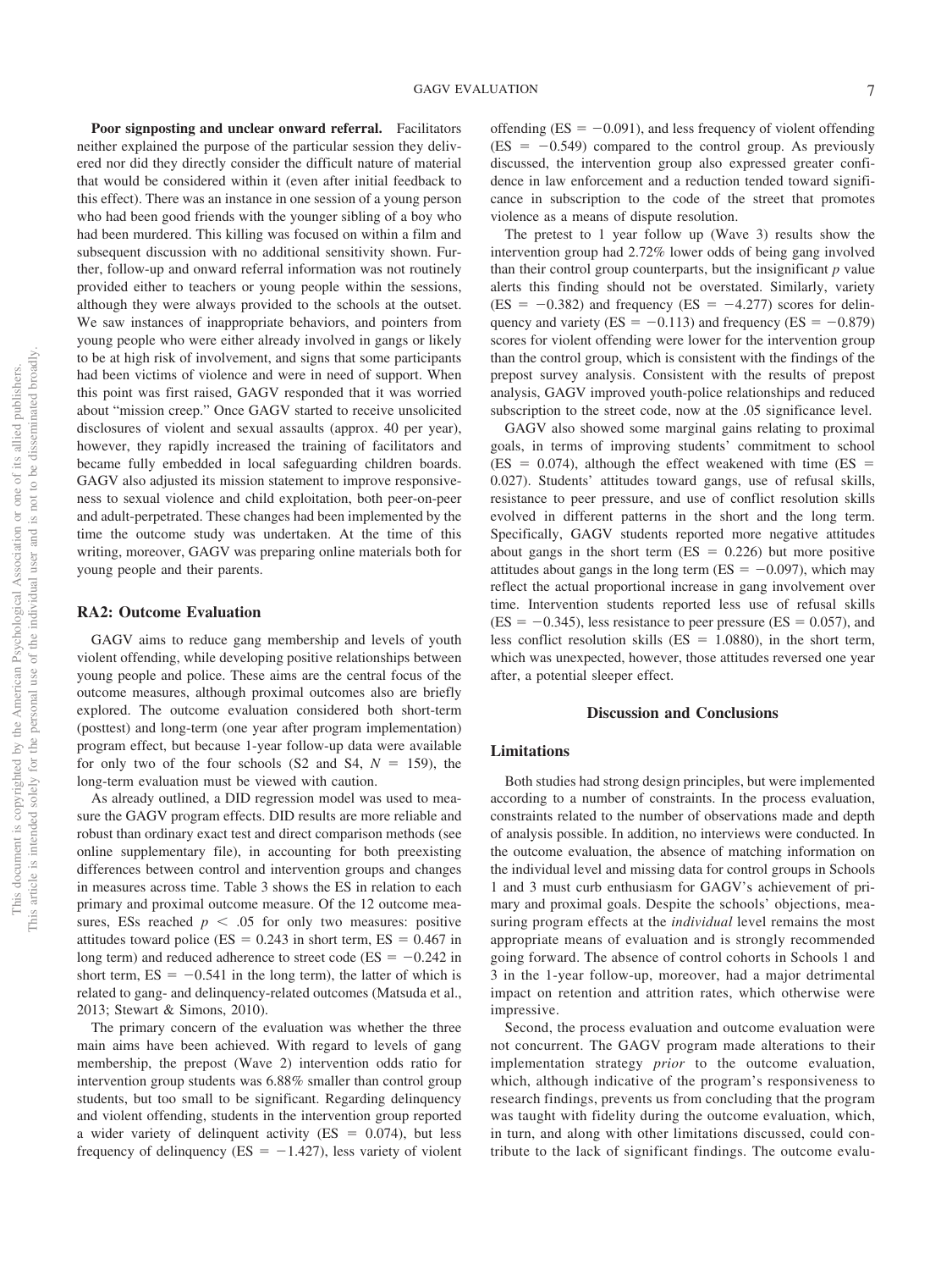| Table 3                                                             |  |  |
|---------------------------------------------------------------------|--|--|
| Difference in Differences Posttest and One-Year Postprogram Effects |  |  |

|                                     | Pretest to posttest analysis |           |          |                  | Pretest to one year after analysis |           |          |                  |
|-------------------------------------|------------------------------|-----------|----------|------------------|------------------------------------|-----------|----------|------------------|
| <b>Measures</b>                     | Effect size                  | <b>SE</b> |          | $\boldsymbol{p}$ | Effect size                        | <b>SE</b> |          | $\boldsymbol{p}$ |
| Attitudinal and perceptual measures |                              |           |          |                  |                                    |           |          |                  |
| School commitment                   | .074                         | .095      | .790     | .431             | .027                               | .116      | .230     | .817             |
| Attitudes to police                 | .243                         | .142      | 1.710    | .088             | .467                               | .167      | 2.790    | $.005*$          |
| Attitudes about gangs               | .226                         | .159      | 1.420    | .155             | $-.097$                            | .192      | $-.510$  | .611             |
| Adherence to street code            | $-.242$                      | .134      | $-1.810$ | .070             | $-.541$                            | .163      | $-3.320$ | $.001^*$         |
| Refusal skills                      | $-.345$                      | .831      | $-.410$  | .679             | .277                               | 1.055     | .260     | .793             |
| Resistance to peer pressure         | .057                         | .081      | .700     | .482             | $-.142$                            | .106      | $-1.340$ | .182             |
| Conflict resolution                 | 1.088                        | .792      | 1.370    | .170             | $-.231$                            | .999      | $-.230$  | .817             |
| Behavioral measures                 |                              |           |          |                  |                                    |           |          |                  |
| Delinquency (frequency)             | $-1.427$                     | 2.083     | $-.690$  | .493             | $-4.277$                           | 3.369     | $-1.270$ | .205             |
| Delinquency (variety)               | .074                         | .332      | .220     | .823             | $-.382$                            | .464      | $-.820$  | .410             |
| Violent offending (frequency)       | $-.549$                      | .487      | $-1.130$ | .260             | $-.879$                            | .799      | $-1.100$ | .272             |
| Violent offending (variety)         | $-.091$                      | .081      | $-1.110$ | .266             | $-.113$                            | .116      | $-.980$  | .327             |
| Gang membership                     | $-6.88\%$                    | .904      | .07      | .941             | $-2.72%$                           | .116      | .230     | .817             |

*Note*. The pretest and one year after DID regression results include all available data. We did run an alternative model that omitted Schools 1 and 3 to account for the missing control data, however results were not substantively different. The *p* value for item "Attitudes to police" shrunk to .136 and the effect size for that category changed to .301, hence we keep the dataset intact.  $p < .05$ .

ation was also based on an expedited, atypical program delivery, which influenced dosage intensity and rate of exposure. While the curriculum content and administration was consistent, the focus on Year 8 students was a logistical decision that prevented differentiation based on students' age and readiness. The content in the sexual violence session, in particular, is more appropriate for older students, which, although schools, students, and ethics committees consented, still should be acknowledged. Additionally, by concatenating presentation, only following up at peak times of selection into gangs (Pyrooz & Sweeten, 2015), and not engaging with young people over a number of years, it is likely that this design may have underestimated the impact of a more typical program delivery.

Another limitation pertains to the low alphas for some of the mediating variables (e.g., refusal skills, conflict resolution skills, school commitment), which might have influenced the overall study findings. Discussion about using Cronbach's alpha to assess internal consistency for scales with very few items is beyond the scope of this paper (Cortina, 1993; Dunn, Baguley, & Brunsden, 2014). Suffice it to say, we are more cautious about those findings.

#### **Research Implications**

Further evaluation to remedy the limitations above is recommended. However, we can still conclude GAGV may be partially effective in meeting its aims, as follows.

**RA1: Process evaluation.** Esbensen and Matsuda (2013) argue that a well-designed evaluation must first identify the goals or intended outcome of the program and then confirm whether or not the program was implemented as designed. Only when a program is delivered with high fidelity, can any detected intervention effect be attributed to the program itself. The process evaluation broadly indicated that fidelity had been established although there was some variation in practice quality and the curriculum used in the outcome evaluation had been updated based on recommendations

made after the process evaluation. If repeated, then a process evaluation would ideally observe more than one of each session and a richer, deeper analysis would also be facilitated by the direct participation of young people, GAGV personnel, and school administrators in the research.

**RA2: Outcome evaluation.** The present study is only the second after the GREAT evaluation (Esbensen, Osgood, et al., 2013) to have attempted an RCT in which some limited, but demonstrable, impact has been found in terms of gang prevention. Owing to the small sample size and the fact that statistical significance relates only to the likelihood that results obtained were not due to chance (Hubbard & Lindsay, 2008), we focus attention on the practical significance of ES.

Basic descriptive analyses show overall levels of gang membership increased in both control and intervention groups in the posttest and 1-year follow-up stages (see Table 1). Still, the DID regression lends support to GAGV's effectiveness in gang membership reduction in the short and longer term, although the effect weakened over time. While these two statements may appear contradictory, observe the descriptive analysis considers gang membership only in one single group (i.e., intervention vs. control), whereas DID accounts for preexisting differences between control and intervention groups and changes in measures across time. Therefore, the increased overall level of gang membership may reflect the aging of cohorts toward a peak age of gang recruitment, or some unobserved contextual changes, meaning GAGV curtailed such growth in the intervention groups. Likewise, the overall frequency of delinquency and violent offending increased across time (see online supplemental file), but the DID analysis showed increases in the intervention group were smaller than in the control group.

Students in the control group had obviously more negative views toward police in the posttest stage and an even worse outlook on police one year later. In contrast, intervention group students viewed police officers more positively, something sus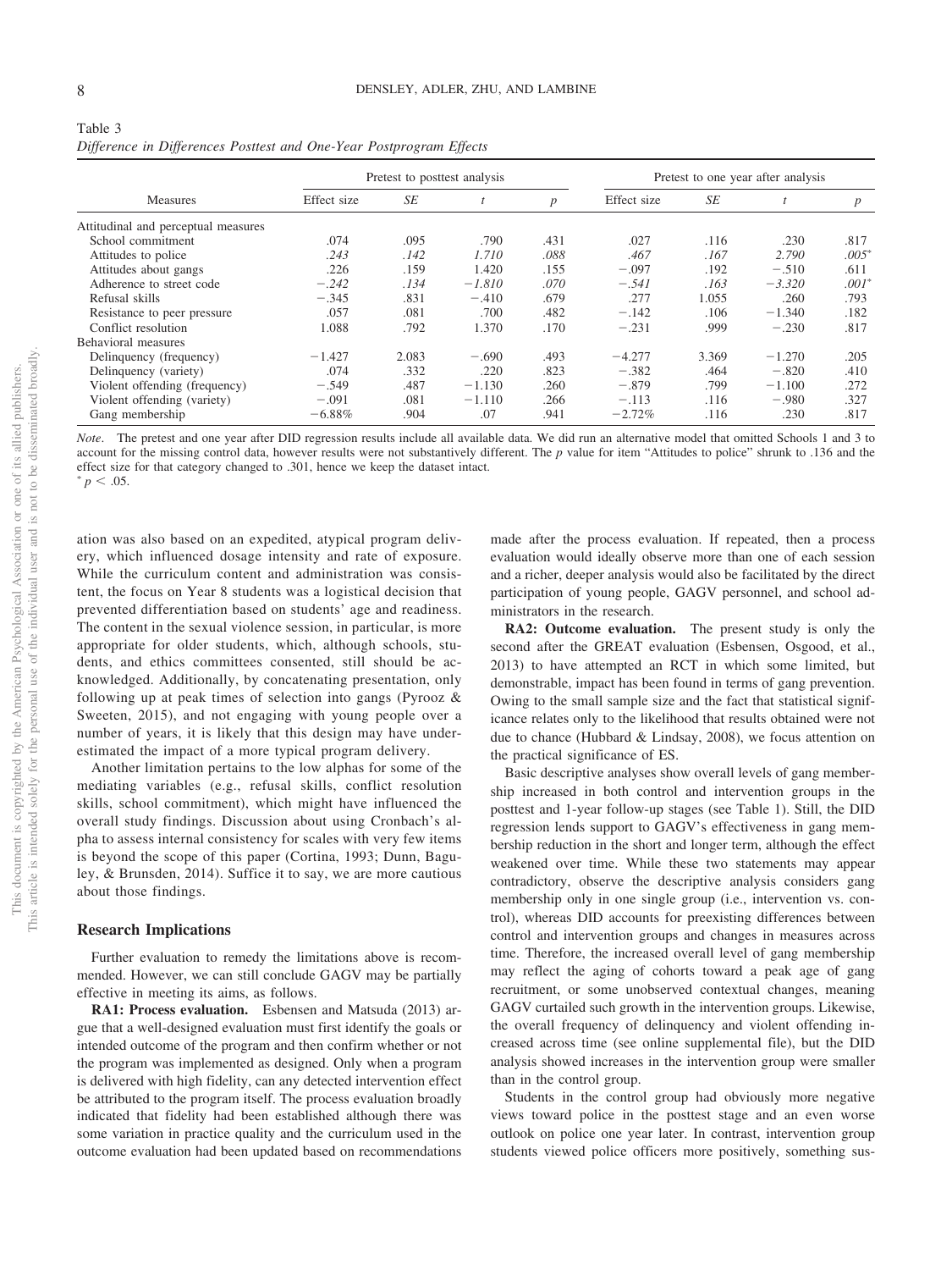tained one year later. At a time when police-community relations and public trust are under intense scrutiny, this is particularly salient (Maybin, 2014). Finally, GAGV may have achieved some proximal goals, improving students' commitment to schools, reducing their adherence to street code and gang norms, and promoting refusal skills, resistance to peer pressure, and nonviolent conflict resolution.

#### **Clinical and Policy Implications**

**RA1: Process evaluation.** None of the process observations were directly considered in terms of impact or outcome. For example, a powerful session observed related to the realities of prison life for male sex offenders. This is similar to a "scared straight" approach, which confers credibility but has not been shown to deter offending (Aos & Drake, 2013).

Most of the recommendations made to GAGV are relatively common within organizations that have started small and grown rapidly. They need to build capacity and pursue sustainability while also maintaining scrutiny of programming quality and efficacy. Practical recommendations made included advice regarding shaping materials, structuring sessions, training and management of facilitators, and coordination of external relations. In particular, we recommended that:

- 1. GAGV works more closely with schools for follow up and that it develops its website to host materials that are tied into those run within schools' extended activities.
- 2. Sessions be revised to include clearer signposting and to support participants better through sensitive material. The impact and salience of local victims is commendable, yet, to use emotive, personally relevant cases requires better welfare consideration.
- 3. Sexual violence sessions needed to acknowledge that not all young people are heterosexual. Also checks need to be made that young people understood when material was being presented as problematic and not as acceptably normative; for example, when considering the roles of girls and young women within gangs.
- 4. Facilitators need to engage with the young people who ask questions, while being aware of potential risks of providing too much information to a possible perpetrator, and acknowledging that some in the room may be victims of such behavior. To skim over awkward questions seems the least satisfactory form of response.
- 5. Better routes for referral should be identified, both within the school and beyond it. While acknowledging the point of a cohort program is not to specifically target those already known to be at risk, when they present themselves as such, it would make sense for some form of onward referral to exist. Victims needed clear and robust safeguarding.

GAGV facilitators may be the person of first disclosure yet they are not employed to provide assistance, are not therapists, nor always police officers. Where safeguarding and, or other criminal

matters are of concern, then facilitators need to know who to report information to, they need to explain to the young person what they can and what they cannot do to help support that young person, and GAGV needs to have routes to demonstrate adherence to such processes.

**RA2: Outcome evaluation.** To date, over 90,000 young people have had experience of an intervention that, based on the evidence gathered thus far, only works marginally effectively. At the same time, we have no real evidence of harmful effects and some indication that the methodology may have underestimated positive effects. GAGV has historically received funding and support both from local government and the Mayor's Office for Policing and Crime (which sets the direction and budget for the MPS on behalf of the Mayor of London). The question remaining is whether marginal positive program effects are sufficient?

Findings considered here are similar to those from the most recent GREAT evaluation (Esbensen, Osgood et al., 2013) in terms of results in the predicted direction without a statistically significant program effect but with longer term "sleeper effects" on prosocial and antigang attitudes. As Pyrooz (2013, p. 430) rightly asked of GREAT, "was the base rate of gang membership too low for statistically and substantively meaningful differences in criminal offending to emerge?" Does GAGV focus on the "wrong kinds of people," or the "wrong kinds of mechanisms" to influence offending (Pyrooz, 2013), given what we now know about processes of gang embeddedness and gang selection? (Densley, 2012; Pyrooz & Densley, 2015; Pyrooz, Sweeten, & Piquero, 2013) Whether further refinement to the curriculum and delivery would improve the likelihood of detecting significant change, or whether a more refined RCT would aid in this are important questions for future research, with potential implications for the direction of both programs.

#### **References**

- Abadie, A. (2005). Semiparametric difference-in-differences estimators. *The Review of Economic Studies, 72,* 1–19. http://dx.doi.org/10.1111/ 0034-6527.00321
- Alleyne, E., & Wood, J. (2012). Gang membership: The psychological evidence. In F.-A. Esbensen & C. Maxson (Eds.), *Youth gangs in international perspective: Results from the Eurogang program of research* (pp. 151–168). New York, NY: Springer. http://dx.doi.org/10 .1007/978-1-4614-1659-3\_9
- Aos, S., & Drake, E. (2013). *Prison, police, and programs: Evidencebased options that reduce crime and save money* (Doc. No. 13–11- 1901). Olympia, WA: Washington State Institute for Public Policy (WSIPP).
- Bandura, A., Barbaranelli, C., Caprara, G. V., & Pastorelli, C. (1996). Mechanisms of moral disengagement in the exercise of moral agency. *Journal of Personality and Social Psychology, 71,* 364 –374. http://dx .doi.org/10.1037/0022-3514.71.2.364
- Braun, V., & Clarke, V. (2006). Using thematic analysis in psychology. *Qualitative Research in Psychology, 3,* 77–101. http://dx.doi.org/10 .1191/1478088706qp063oa
- Cortina, J. M. (1993). What is coefficient alpha? An examination of theory and applications. *Journal of Applied Psychology, 78,* 98 –104. http://dx .doi.org/10.1037/0021-9010.78.1.98
- Curry, G. D. (2000). Self-reported gang involvement and officially recorded delinquency. *Criminology, 38,* 1253–1274. http://dx.doi.org/10 .1111/j.1745-9125.2000.tb01422.x
- Decker, S. H., & Curry, G. D. (2003). Suppression without prevention,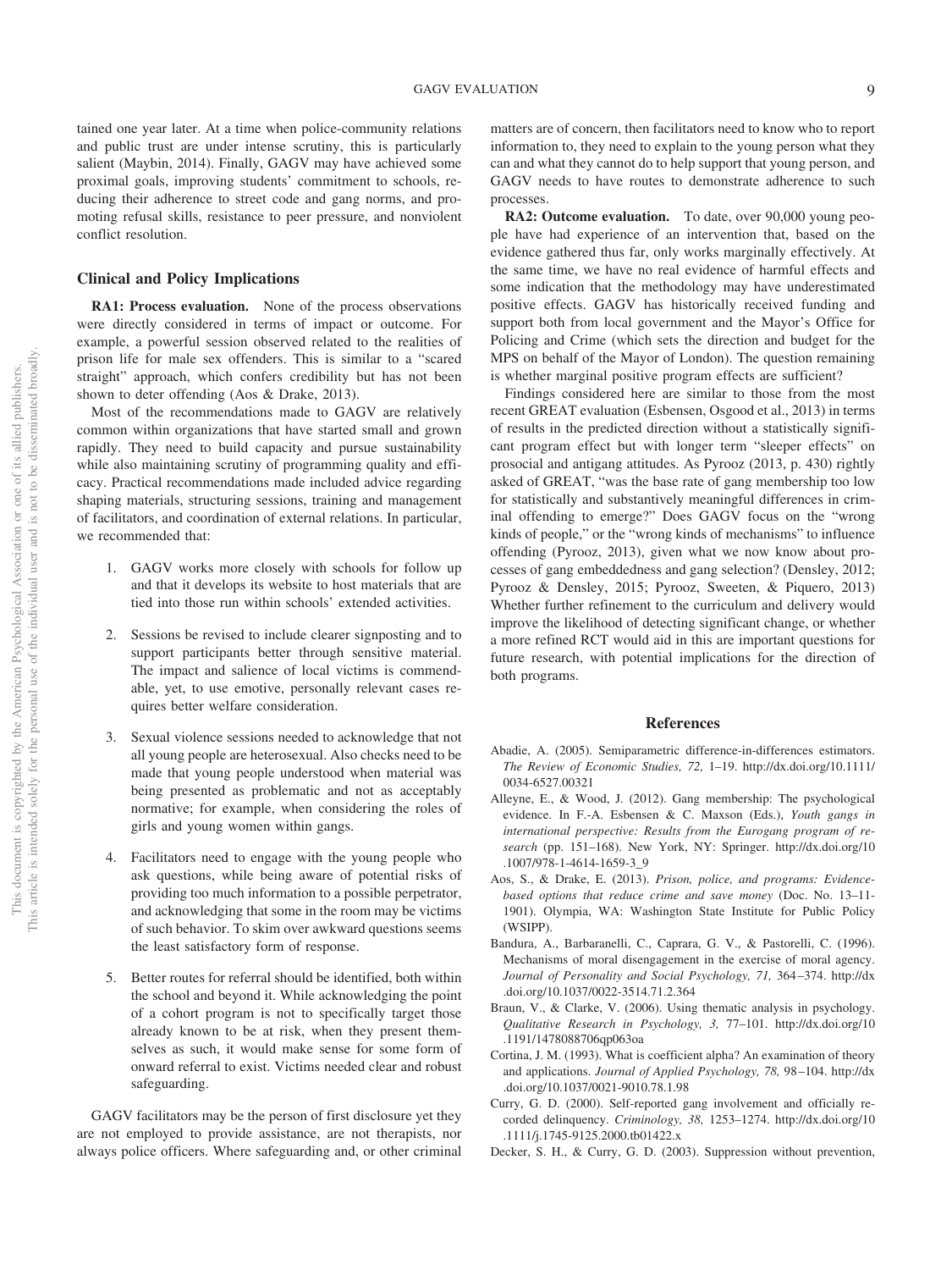prevention without suppression: Gang intervention in St. Louis. In S. H. Decker (Ed.), *Policing gangs and youth violence* (pp. 191–213). Belmont, CA: Wadsworth.

- Decker, S. H., Melde, C., & Pyrooz, D. (2013). What do we know about gangs and gang members and where do we go from here? *Justice Quarterly, 30,* 369 – 402. http://dx.doi.org/10.1080/07418825.2012 .732101
- Decker, S. H., Pyrooz, D. C., Sweeten, G., & Moule, R., Jr. (2014). Validating self-nomination in gang research: Assessing differences in gang embeddedness across non-, current, and former gang members. *Journal of Quantitative Criminology, 30,* 577–598. http://dx.doi.org/10 .1007/s10940-014-9215-8
- Densley, J. (2011). Ganging up on gangs: Why the gangs intervention industry needs an intervention. *The British Journal of Forensic Practice, 13,* 12–23. http://dx.doi.org/10.5042/bjfp.2011.0046
- Densley, J. (2012). Street gang recruitment: Signaling, screening and selection. *Social Problems, 59,* 301–321. http://dx.doi.org/10.1525/sp .2012.59.3.301
- Densley, J. (2013). *How gangs work: An ethnography of youth violence*. New York, NY: Palgrave Macmillan. http://dx.doi.org/10.1057/ 9781137271518
- Densley, J. (2014). It's gang life, but not as we know it: The evolution of gang business. *Crime & Delinquency, 60,* 517–546. http://dx.doi.org/10 .1177/0011128712437912
- Densley, J., Davis, A., & Mason, N. (2013). Girls and gangs: Preventing multiple perpetrator rape. In M. Horvath & J. Woodhams (Eds.), *Handbook on the study of multiple perpetrator rape* (pp. 255–281). London, UK: Routledge.
- Densley, J., & Stevens, A. (2015). "We'll show you gang": The subterranean structuration of gang life in London. *Criminology & Criminal Justice: An International Journal, 15,* 102–120. http://dx.doi.org/10 .1177/1748895814522079
- Deuchar, R. (2013). *Policing youth violence: Transatlantic connections*. London, UK: IOE Press.
- Disley, E., & Liddle, M. (2016). *Local perspectives in Ending Gang and Youth Violence areas: Perceptions of the nature of urban street gangs*. London, UK: Home Office.
- Dunn, T. J., Baguley, T., & Brunsden, V. (2014). From alpha to omega: A practical solution to the pervasive problem of internal consistency estimation. *British Journal of Psychology, 105,* 399 – 412. http://dx.doi.org/ 10.1111/bjop.12046
- Esbensen, F. A., Deschenes, E. P., Vogel, R. E., West, J., Arboit, K., & Harris, L. (1996). Active parental consent in school-based research. An examination of ethical and methodological issues. *Evaluation Review, 20,* 737–753. http://dx.doi.org/10.1177/0193841X9602000605
- Esbensen, F. A., & Matsuda, K. (2013). Program evaluation: How do we know if we are preventing gang membership? In T. Simon, N. Ritter, & R. Mahendra (Eds.), *Changing course: Preventing gang membership* (pp. 151–161). Washington, DC: National Institute of Justice and Centers for Disease Control and Prevention.
- Esbensen, F. A., Miller, M. H., Taylor, T. J., He, N., & Freng, A. (1999). Differential attrition rates and active parental consent. *Evaluation Review, 23,* 316 –335. http://dx.doi.org/10.1177/0193841X9902300304
- Esbensen, F. A., & Osgood, D. W. (1999). Gangs Resistance Education and Training (GREAT): Results from the national evaluation. *Journal of Research in Crime and Delinquency, 36,* 194 –225. http://dx.doi.org/10 .1177/0022427899036002004
- Esbensen, F. A., Osgood, D. W., Peterson, D., Taylor, T., & Carson, D. (2013). Short- and long-term outcome results from a multisite evaluation of the G. R. E. A. T. program. *Criminology & Public Policy, 12,* 375– 411. http://dx.doi.org/10.1111/1745-9133.12048
- Esbensen, F. A., Peterson, D., Taylor, T., Freng, A., Osgood, D. W., Carson, D., & Matsuda, K. (2011). Evaluation and evolution of the Gang Resistance Education and Training (GREAT) program. *Journal of*

*School Violence, 10,* 53–70. http://dx.doi.org/10.1080/15388220.2010 .519374

- Esbensen, F. A., Peterson, D., Taylor, T. J., & Osgood, D. W. (2012). Results from a multi-site evaluation of the G. R. E. A. T. program. *Justice Quarterly, 29,* 125–151. http://dx.doi.org/10.1080/07418825 .2011.585995
- Esbensen, F. A., Winfree, L. T., He, N., & Taylor, T. (2001). Youth gangs and definitional issues: When is a gang a gang, and why does it matter? *Crime & Delinquency, 47,* 105–130. http://dx.doi.org/10.1177/ 0011128701047001005
- Government, H. M. (2011). *Ending Gang and Youth Violence: A crossgovernment report presented to Parliament by the Secretary of State for The Home Department by command of Her Majesty*. London: Author.
- Gravel, J., Bouchard, M., Descormiers, J., Wong, J., & Morselli, C. (2013). Keeping promises: A systematic review and new classification of gang control strategies. *Journal of Criminal Justice, 41,* 228 –241.
- Hagedorn, J. M. (2005). The global impact of gangs. *Journal of Contemporary Criminal Justice, 21,* 153–169. http://dx.doi.org/10.1177/ 1043986204273390
- Hallsworth, S. (2013). *The street gang and beyond: Interpreting violent street worlds*. Basingstoke, UK: Palgrave Macmillan. http://dx.doi.org/ 10.1057/9781137358103
- Harding, S. (2014). *The street casino: Survival in violent street gangs*. Bristol, UK: Policy Press. http://dx.doi.org/10.1332/policypress/ 9781447317173.001.0001
- Harris, D., Turner, R., Garrett, I., & Aitkinson, S. (2011). *Understanding the psychology of gang violence: Implications for designing effective violence interventions*. London, UK: Ministry of Justice.
- Haymoz, S., Maxson, C., & Killias, M. (2014). Street gang participation in Europe: A comparison of correlates. *European Journal of Criminology, 11,* 659 – 681. http://dx.doi.org/10.1177/1477370813511385
- Hayward, T. Z., III, Simons, C. J., St. John, W., Waymire, M., & Stucky, T. D. (2011). Impacting the problem of inner-city youth violence: "Educating Kids About Gun Violence" program. *The American Surgeon, 77,* 451– 457.
- Heckman, J. (1997). Instrumental variables: A study of implicit behavioral assumptions used in making program evaluations. *The Journal of Human Resources, 32,* 441– 462. http://dx.doi.org/10.2307/146178
- Heckman, J. J., Smith, J., & Clements, N. (1997). Making the most out of program evaluations and social experiments: Accounting for heterogeneity in program impacts. *The Review of Economic Studies, 64,* 487– 535. http://dx.doi.org/10.2307/2971729
- Hennigan, K. M., Kolnick, K. A., Vindel, F., & Maxson, C. L. (2015). Targeting youth at risk for gang involvement: Validation of a gang risk assessment to support individualized secondary prevention. *Children and Youth Services Review, 56,* 86 –96. http://dx.doi.org/10.1016/j .childyouth.2015.07.002
- Higginson, A., Benier, K., Shenderovich, Y., Bedford, L., Mazerolle, L., & Murray, J. (2014). *Predictors of youth gang membership in low-and middle-income countries: A systematic review*. Oslo, Norway: Campbell Collaboration.
- Howell, J. C. (2013). GREAT results, *12,* 413– 420. http://dx.doi.org/10 .1111/1745-9133.12051
- Howell, J. C. (2015). *History of street gangs in the United States*. New York, NY: Lexington.
- Howell, J. C., & Griffiths, E. (2015). *Gangs in America's communities* (2nd ed.). Thousand Oaks, CA: Sage.
- Hubbard, R., & Lindsay, R. M. (2008). Why p values are not a useful measure of evidence in statistical significance testing. *Theory & Psychology, 18,* 69 – 88. http://dx.doi.org/10.1177/0959354307086923
- Klein, M., & Maxson, C. (2006). *Street gang patterns and policies*. New York, NY: Oxford University Press. http://dx.doi.org/10.1093/acprof: oso/9780195163445.001.0001